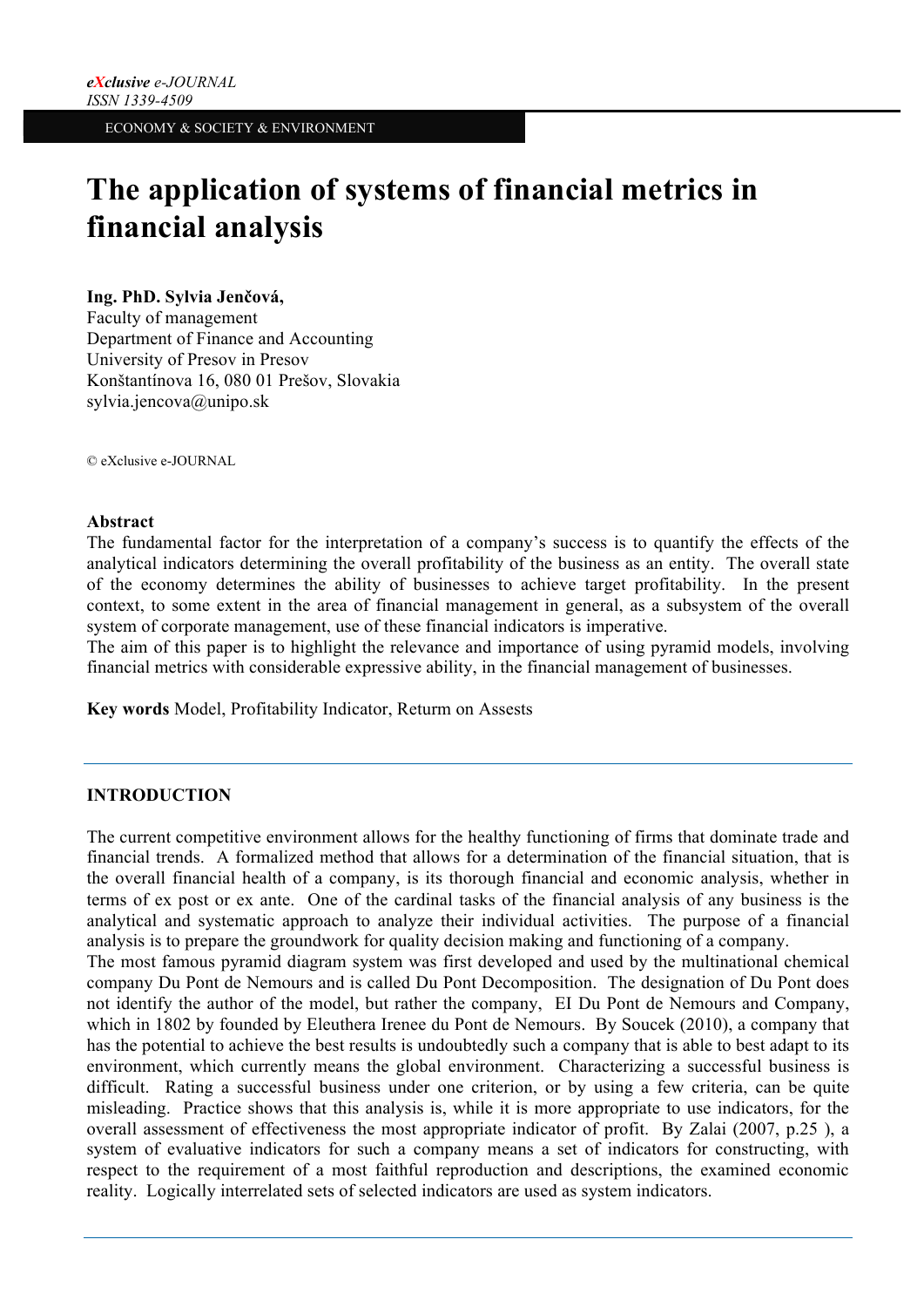## **SYSTEM OF FINANCIAL INDICATORS**

When financial and economic analyses are applied, managers use financial indicators, which are grouped into a logical narrative matrix known as a matrix of system indicators. Indicators arranged next to each other are known as a parallel system of indicators, each indicator being in the system at the same semantic level and in a pyramid system of indices, where the progress bar is integrated from the most synthetic down. By Máče (2006, p. 45), one should evaluate a company's value by applying a pyramid system to interpret indicators on the one hand, including taxation of investments owned by the business owner, and secondly, to estimate the market value of the company's capital, that is to say its intrinsic value. It is the analyzed business entity that represents the owner of the invested funds net asset value, including net asset value per share. To study the impact of determining factors on synthetic factors, there are a variety of methods. The most widely used method is the chain-appointed logarithmic method, also called the functional integral method.

By Jenčová (2011), the sense pyramid system is explained by conversion of the behavior of the top pointer and then quantifying the impact of individual partial sections of indicators for the conversion of the synthetic indicator. Pyramidal systems of indicators are characterized by the (zero-order variable, synthetic, criteria, integrating) indicator that defines the area's synthetic character. Subsequent stages of the pyramid gradually degrade on partial analytical indicators.

We then quantify the degree of degradation and weight of synthetic indicators. Indicators are linked as additive, multiplicative and with mixed bonds. Vertical linkages are causal in nature. Horizontal linkages associated with indicators are identified as complementary. Use of these linkages on each of the analytical quantification indicators changes the synthetic indicator. FIG. 1 shows a general pyramidal decomposition in a simplified form. The Peak Indicator, that is the synthetic indicator is an indicator with zero order variables; below it are indicators of the first order, which gradually decompose further indicators of lower order.



Figure 1 General model of pyramidal system Source: (Kotulič, 2007)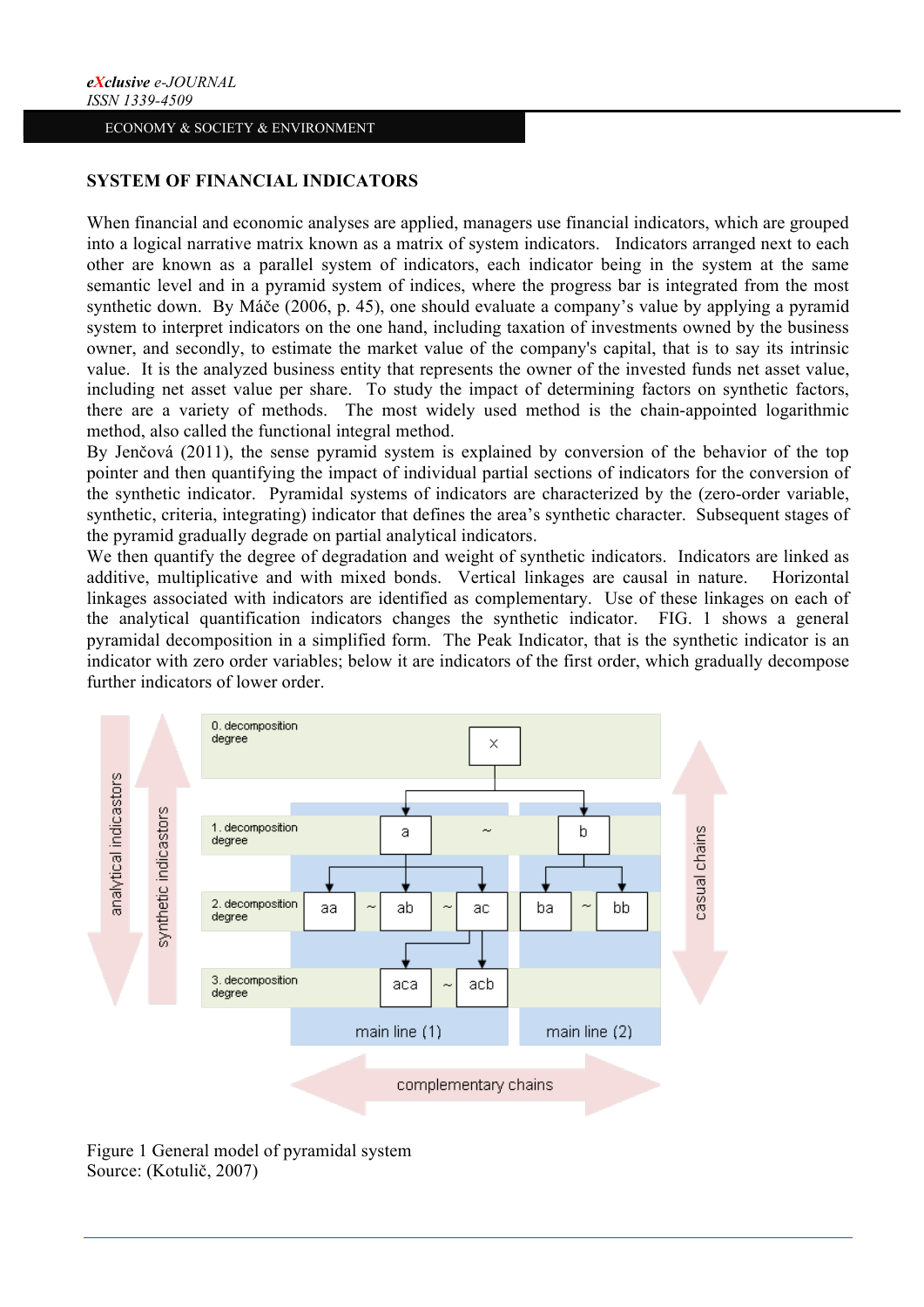By Sedlacek (2007, p.82) using the logarithmic method is possible in a pyramid system of indicators:

- to quantify the intensity of the impact of the various sub-indicators on the top indicator explained by the development of the financial situation of the company between periods
- assess differences between actual and forecast values of the peak indicator
- convert comparisons with the performance of competitors
- monitor company performance differences compared to the situation characteristic of the department, or vis-à-vis best in the art
- predict future developments arising from the causal interdependence of indicators

Implementation of logarithmic methods in the analysis of a company is based on the indices of individual difference analysis indicators. These are interconnected multiplicative and mutual ties that take their values from the application of the logarithmic method (Kucharčíková 2007).

The most famous pyramid diagram system was developed and first used by the multinational chemical company, Du Pont de Nemours, and is called Du Pont Decomposition. The designation Du Pont in the model name does not identify the author model, but the company EI Du Pont de Nemours and Company, which in 1802 was founded by Eleuthera Irenee du Pont de Nemours. The author of this model was Frank Donaldson Brown.

Brown's first employer was General Electric, which he joined in 1903. In this job he used his expert knowledge of engineering. In 1909, he joined Du Pont first as a trader in explosives. By 1912, he was working as an analyst at Du Pont's headquarters. In 1914, he became assistant director and in 1918 as the CFO he was appointed to Director's Council and Executive Committee of the company. It was in 1912 that he created a model for the decomposition of return on assets (ROA), later known as the DuPont model. ROA is not an ideal tool for decision making by investors because it does not distinguish between capital appreciation for shareholders and creditors. This task is performed better by ROE, that FD Brown created in 1919. Disintegration of composition lies in the profit margin, asset turnover and financial leverage (Marek 2009).

$$
ROEext = \frac{EAT}{E} = ROA \times \frac{A}{E} = \frac{EAT}{EBT} \times \frac{EBIT}{S} \times \frac{S}{A} \times \frac{EBT}{EBIT} \times \frac{A}{E}
$$

Use of the Du Pont equation is needed to quantify the decomposition of ROA or ROE. Decomposition of profitability of assets reflects the close relationship between profitability and inventory turnover ratio (how many times the property in question turns in annual sales, how many euros in sales produce one euro of the businesses' assets), that is the essential productive force of the company is given by the multiplicative product of financial indicators of profitability and sales turnover of assets. If we want to increase the profitability of assets, we must act on the turnover of assets or N profitability in the direction of improvement.

Decomposition is focused on ROE, return on common equity, which is determined by eight indicators. Senior ROE (Return on Common Equity) results in two branches and three orders of magnitude. The left branch metrics quantifies seven ROA (Returns on Assets) as the basic earning power, ROS (Return on Sales), OA (Sales to Total Assets), Total Assets Turnover Ratio, EAT (Earnings After Taxes), Sales and Assets. The right branch represents the shares of total assets, respectively. Overall capital that is invested in equity requires leverage metrics and Financial Gearing, which is the reciprocal of the equity Ratio. In the DuPont model these are implemented as combined custody. The multiplicative product of the bond is applied between indicators of profitability of assets and debt ratios in the first stage of decomposition.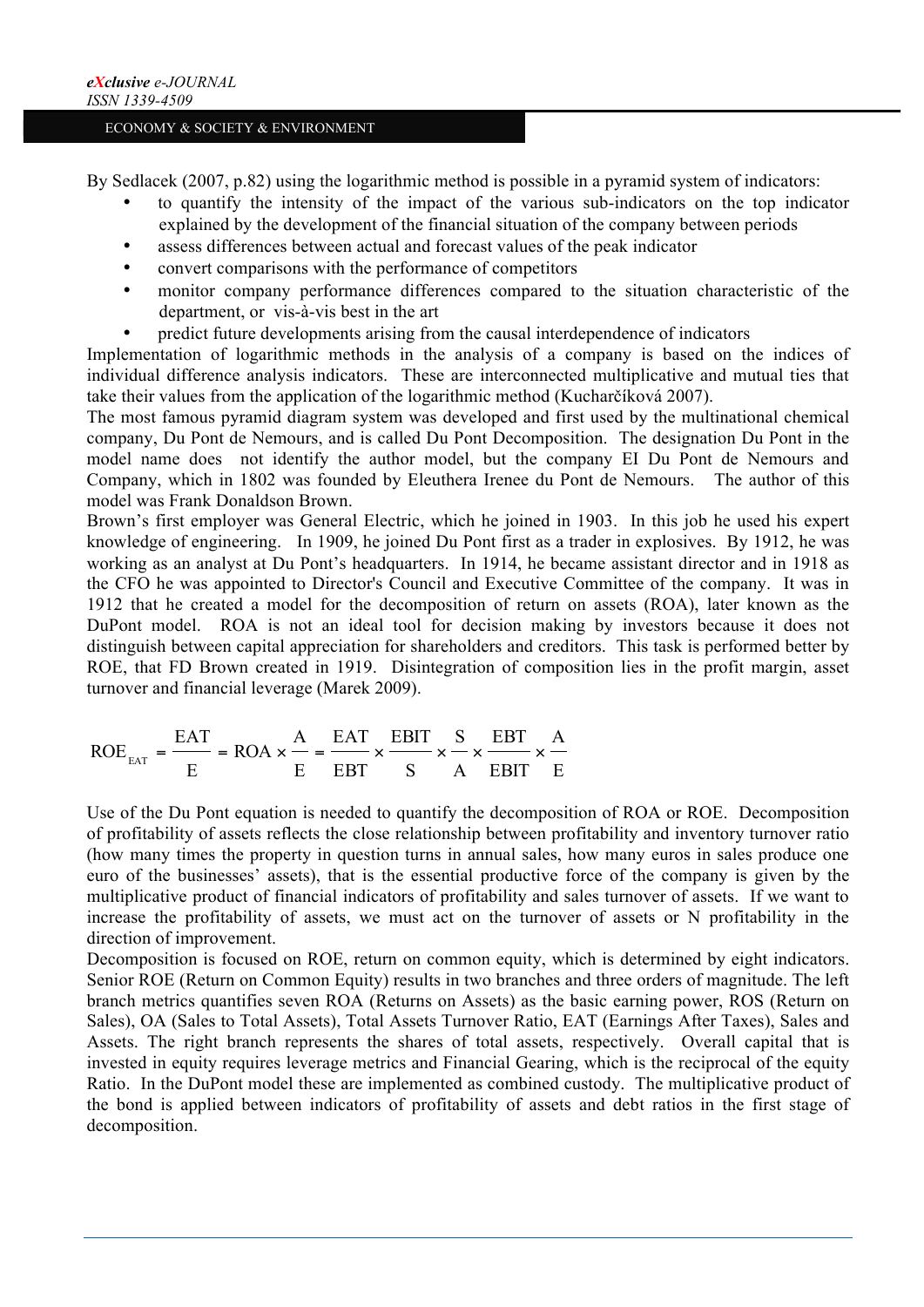

*(Source: Marek, P. 2009.)*

## **PYRAMIDAL SYSTEM OF INDICES FOR SELECTED PRODUCTION CORPORATIONS**

The choice of method used to solve this problem depends on the design of the analytical model, in particular on the links that exist between variables whose deviation analysis and indicators (factors) make assumption on causality. Enterprise-level financial managers generally utilize pre-profit additive, multiplicative and combined types of links. These bonds may be applied, for example by incremental indices, or other functional, logarithmic, and integral methods.

Business entities may be defined by a pyramid model INFA (Fig.3), on the basis of the financial statement balance sheets, and profit and loss accounting. The upper part of the pyramidal system of proportional financial indicators includes indicators that determine output sizes, that is total production of the firm, which in this form are not dependent on fiscal and financial policy. The center of the model is represented by the output power of the base. In the bottom of the pyramid system indicators represent determinant methods for allocating company production. Financial balance is given by liquidity conditions, the structure of assets and liabilities in terms of their life expectancy. Asset utilization is the upper part of the pyramid model and the use of liabilities is the lower part of the pyramid model called INFA.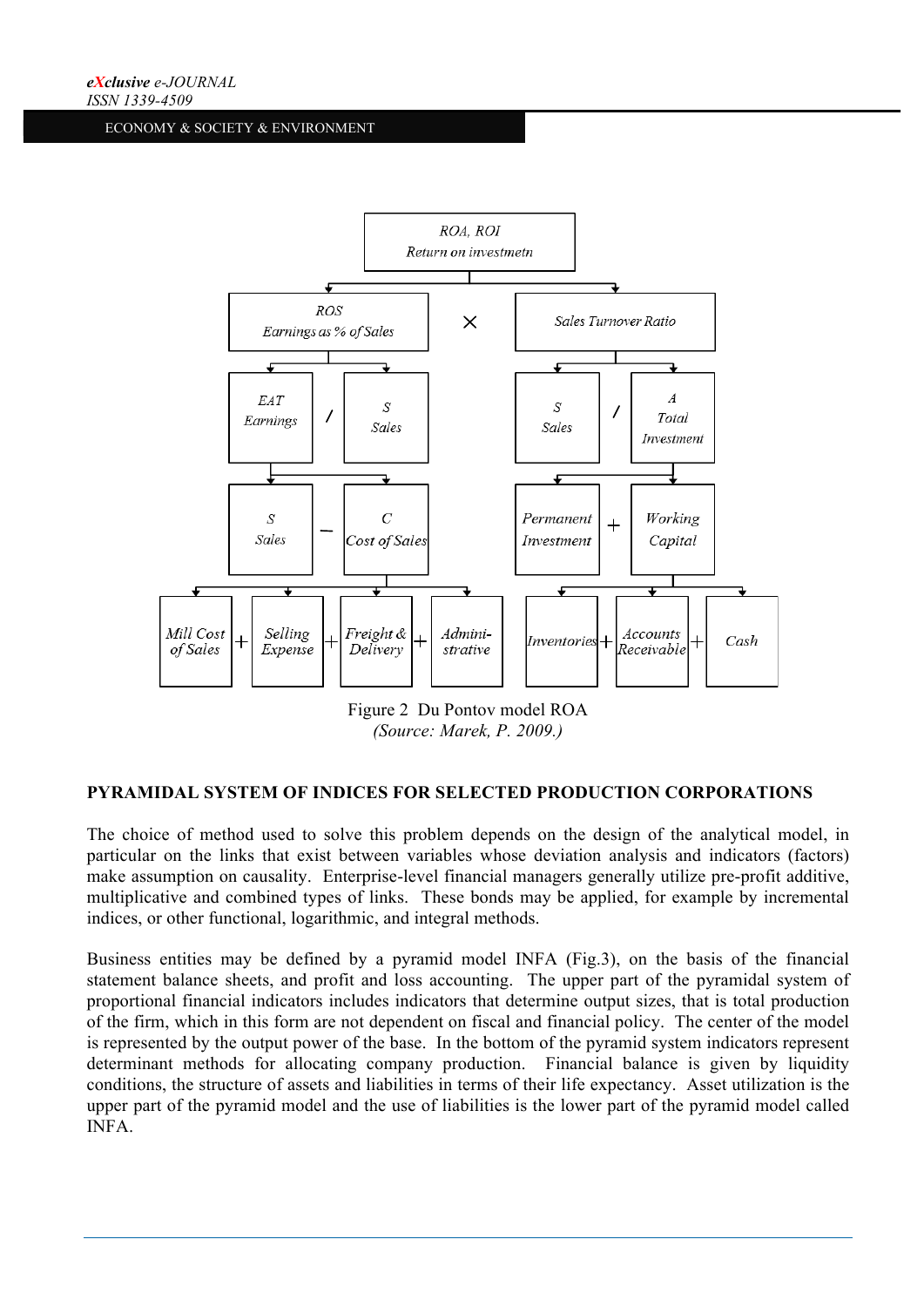

Figure 3 Model INFA *Source: Own processing*

EAT(Earnings After Taxes), EBT (Earnings Before Taxes), EBIT (Earnings Before Interest and Taxes) R (Rewenue), A ( Assests), E (Equity), I (Interest), ROS (Return on sales), ROA (Returm on assests), ROI (Return on Investment), ROE (Return on common equity)

## **CONCLUSION**

In this paper a pyramidal system of indicators and methods was applied to quantify the impact of determining factors that are used in several areas of a business entity. For the expert, accountant or financial manager, the implementation of system variables is of great importance. Systems of financial metrics assist financial managers in generating development concepts and options strategies, as well as in planning all financial aspects of an enterprise, whether in the short or long term.

Therefore, these systems should be given proper attention in any company. This is especially true with management companies, which should increasingly utilize financial models within their financial and economic analyses. Defining relationships has the greatest explanatory power with the application of appropriate methods to quantify the impact of determining factors.

This paper is supported by project VEGA 1/0760/13